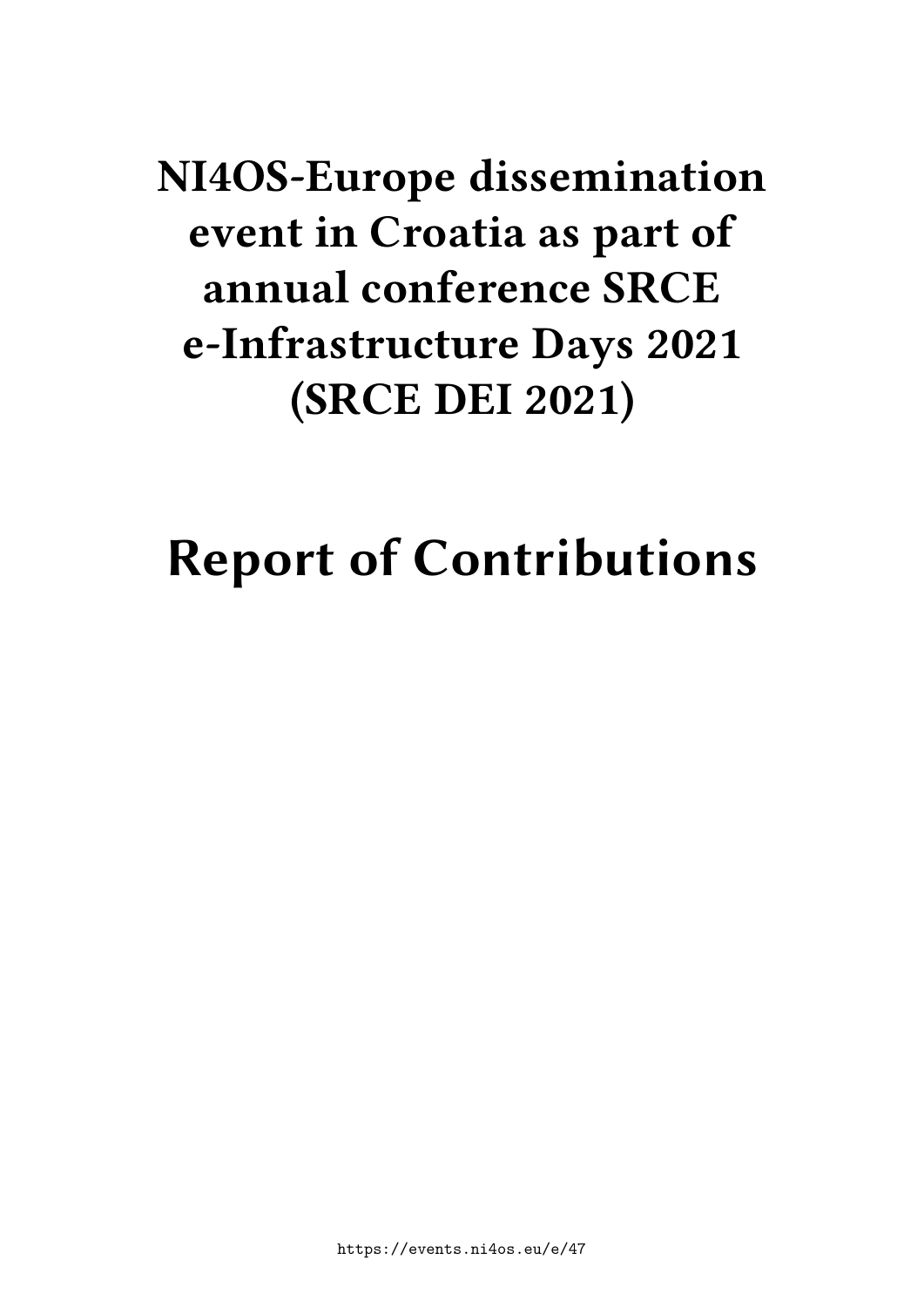Contribution ID: 1 Type: **not specified** 

#### **National Open Science Cloud - EU perspective**

*Wednesday, 28 April 2021 10:15 (15 minutes)*

**Presenter:** MARIĆ, Ivan (Director of SRCE - University of Zagreb University Computing Centre )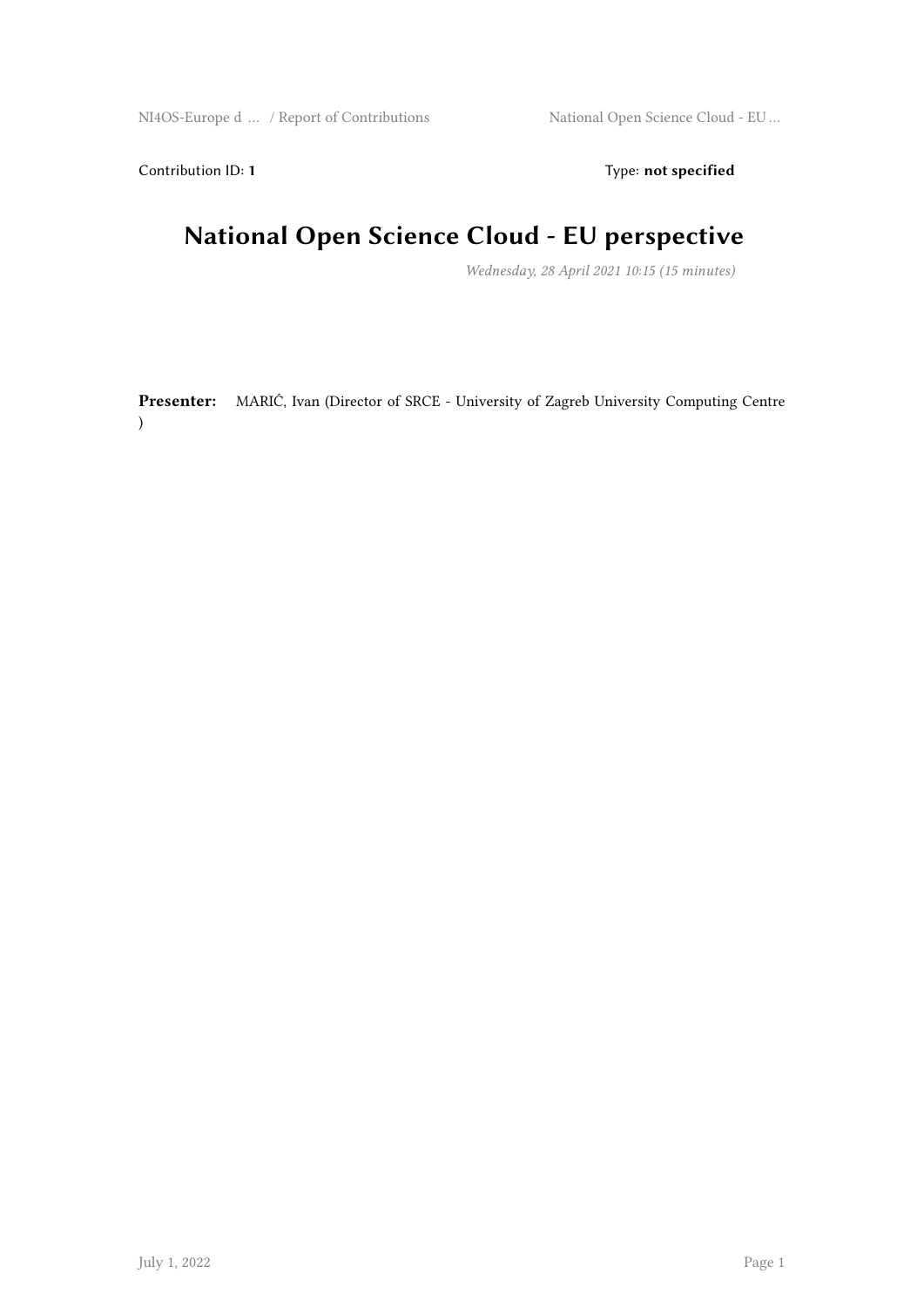Contribution ID: 2 Type: **not specified** 

#### **European Research Infrastructure Consortium in Croatia: DARIAH-HR**

*Wednesday, 28 April 2021 10:30 (10 minutes)*

**Presenter:** KUZMAN ŠLOGAR, Koraljka (Institute of Ethnology and Folklore, national coordinator for DARIAH )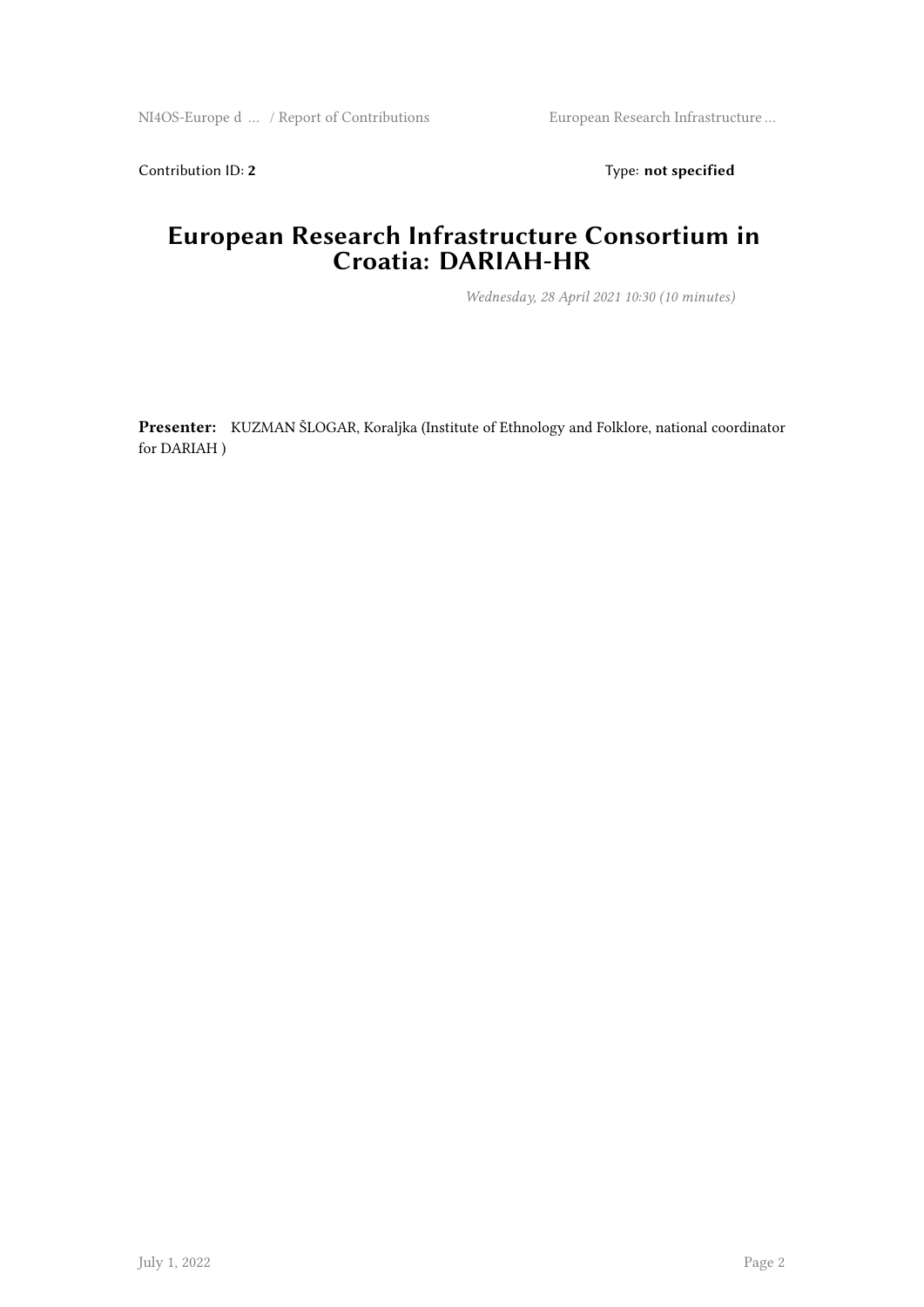Contribution ID: 3 Type: **not specified** 

#### **European Research Infrastructure Consortium in Croatia: HR-CLARIN**

*Wednesday, 28 April 2021 10:40 (10 minutes)*

**Presenter:** TADIĆ, Marko (Faculty of Humanities and Social Sciences, University of Zagreb, national coordinator for CLARIN )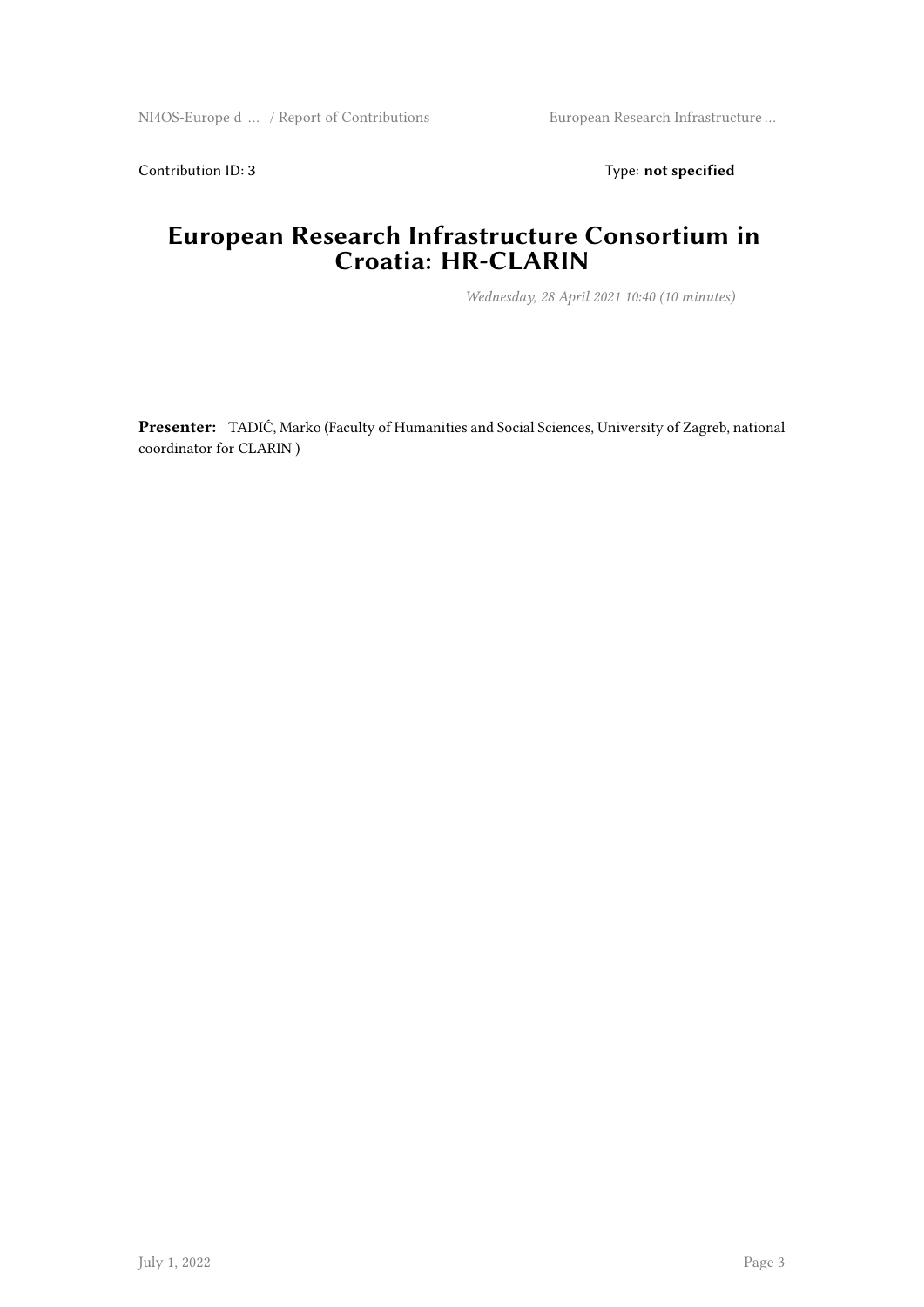NI4OS-Europe d … / Report of Contributions European Research Infrastructure …

Contribution ID: 4 Type: **not specified** 

#### **European Research Infrastructure Consortium in Croatia: Croatian Social Science Data Archive CROSSDA – service provider for CESSDA ERIC**

*Wednesday, 28 April 2021 10:50 (10 minutes)*

**Presenter:** GLAVICA, Marijana (Faculty of Humanities and Social Sciences, University of Zagreb, acting head of the archive CROSSDA and national representative for CESSDA )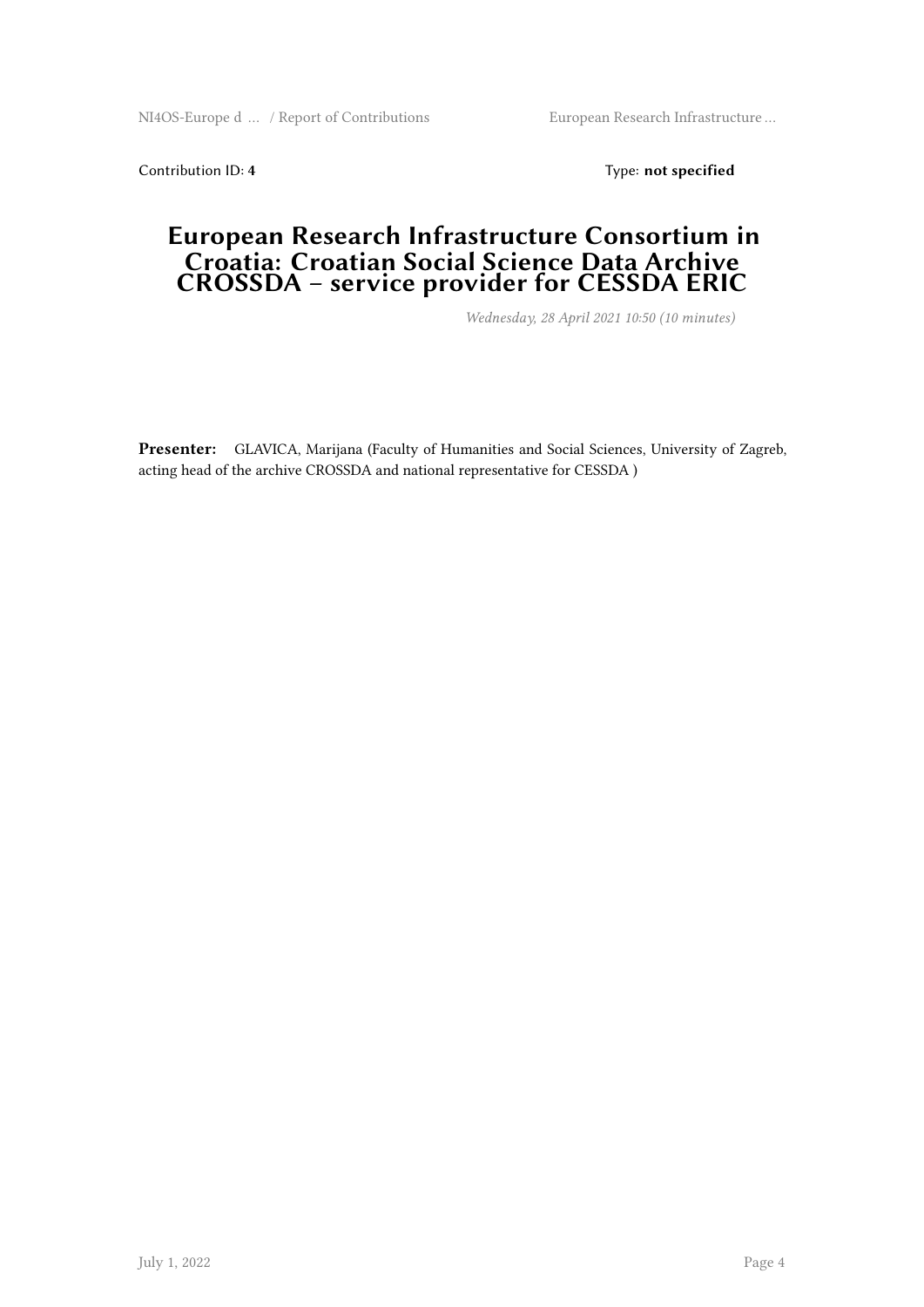NI4OS-Europe d  $\dots\,$  / Report of Contributions  $\hfill\textsf{OpenAIRE NOAD}$ 

Contribution ID: 5 Type: **not specified** 

## **OpenAIRE NOAD**

*Wednesday, 28 April 2021 11:00 (10 minutes)*

**Presenter:** STOJANOVSKI, Jadranka (University of Zadar, Ruđer Bošković Institute )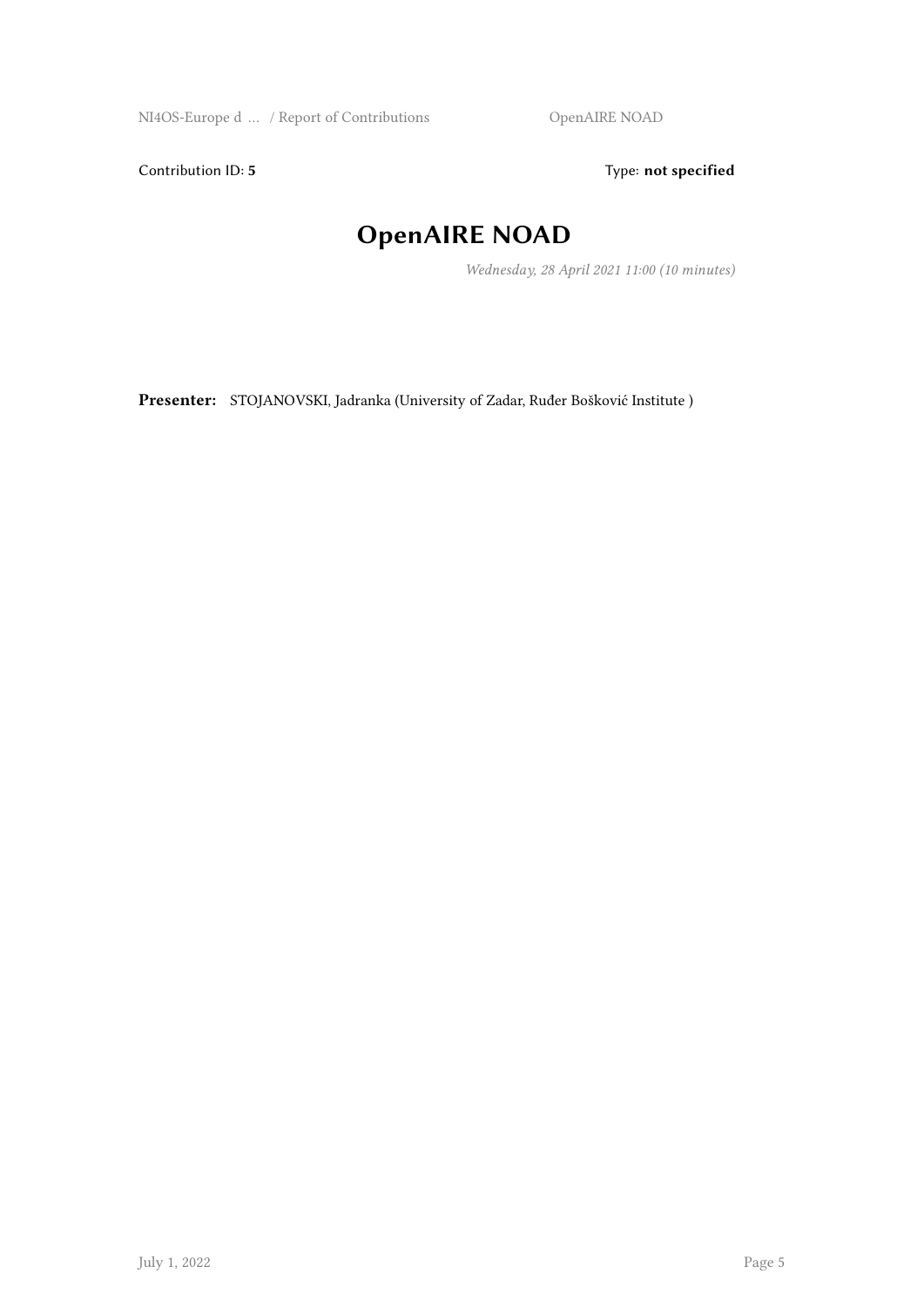NI4OS-Europe d ... / Report of Contributions National RDA node

Contribution ID: 6 Type: not specified

#### **National RDA node**

*Wednesday, 28 April 2021 11:10 (10 minutes)*

**Presenter:** CELJAK, Draženko (University Computing Center, University of Zagreb )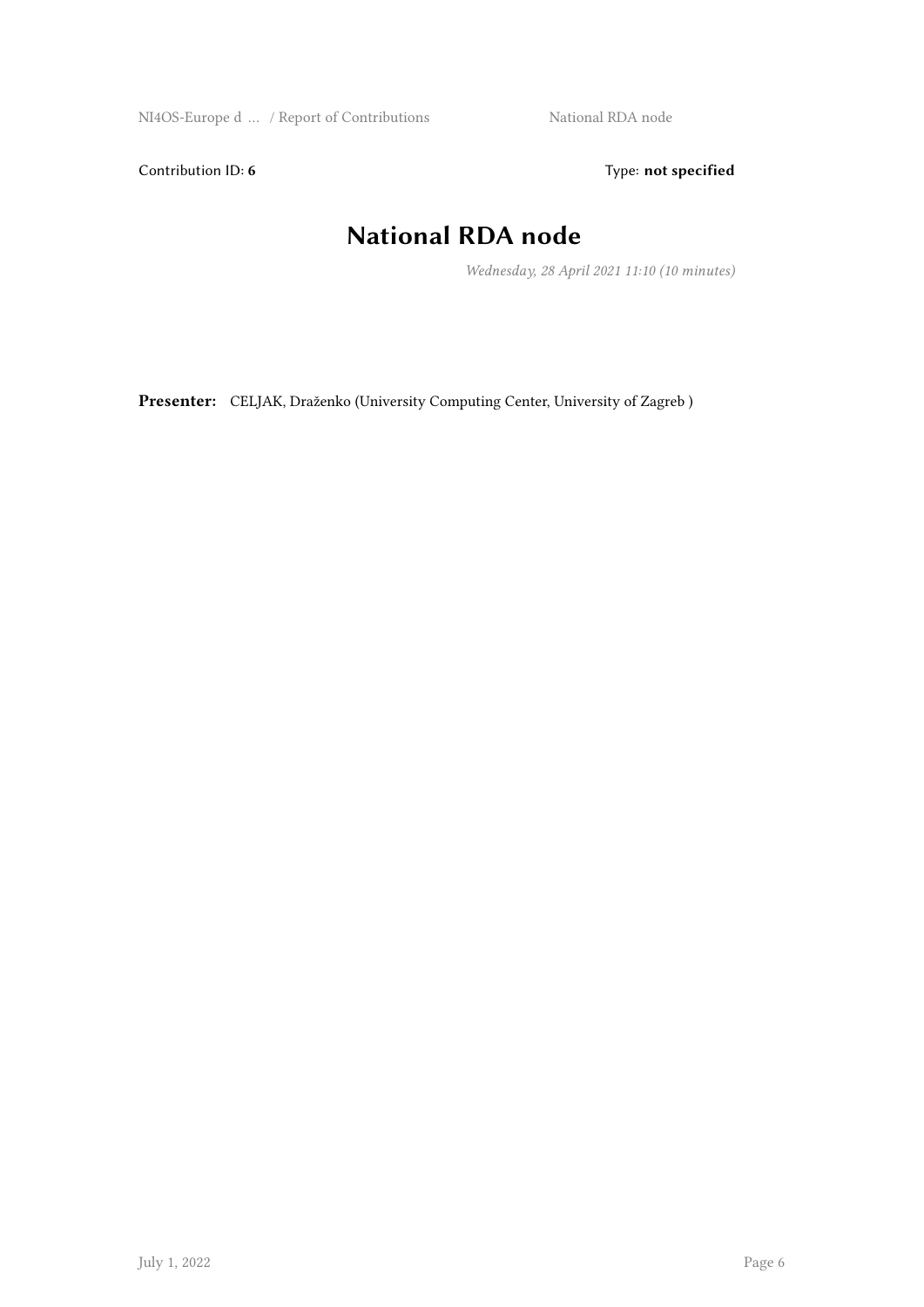Contribution ID: 7 Type: **not specified** 

## **National Open Science Cloud @SRCE**

*Wednesday, 28 April 2021 11:20 (10 minutes)*

**Presenter:** I EMIR IMAMAGIĆ, Draženko Celjak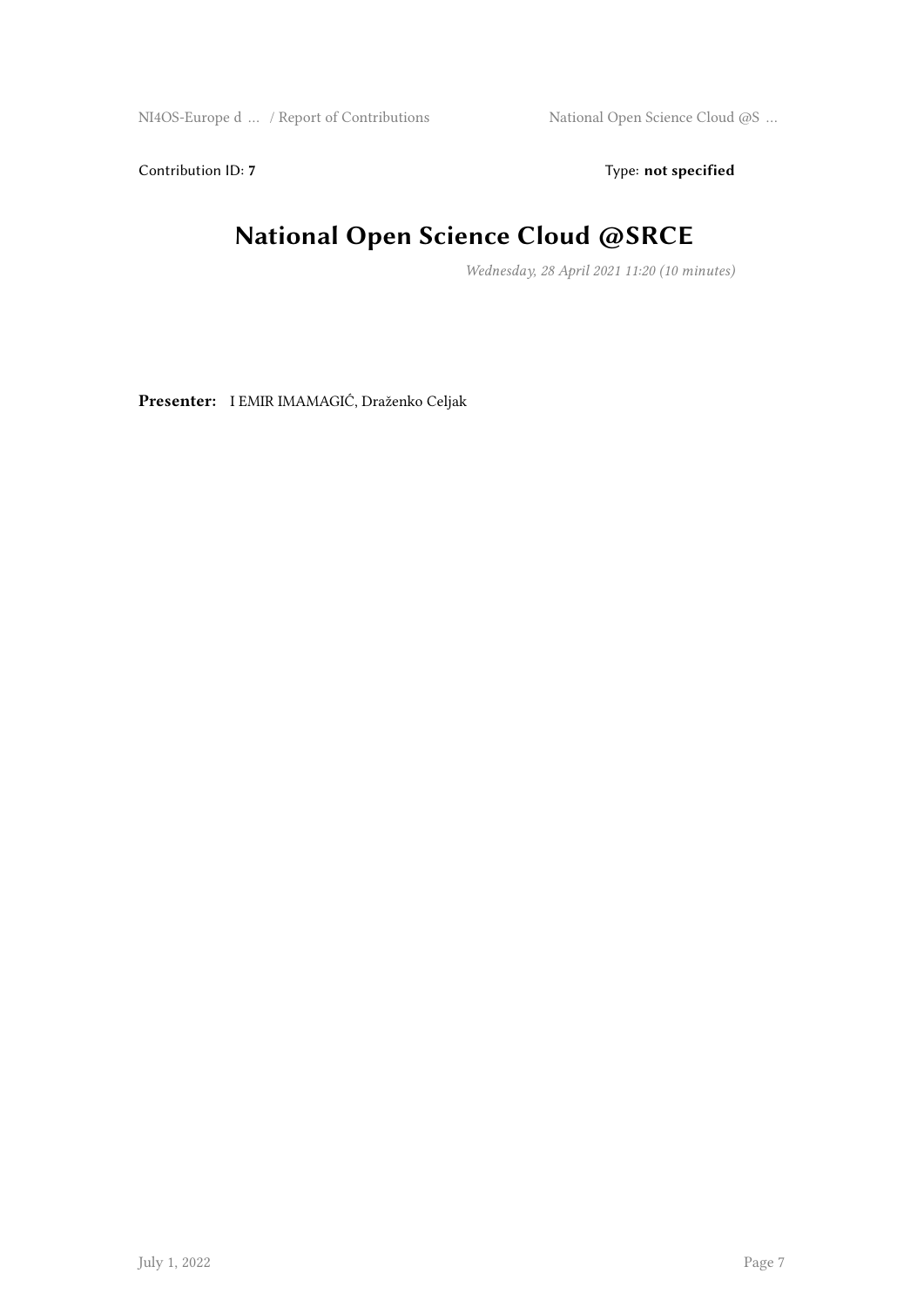Contribution ID: 8 Type: **not specified** 

#### **Perspective of the Ministry of Science and Education**

*Wednesday, 28 April 2021 11:30 (5 minutes)*

**Presenter:** MEŠTRIĆ, Hrvoje (Director of the Directorate for Science and Technology at the Ministry of Science and Education)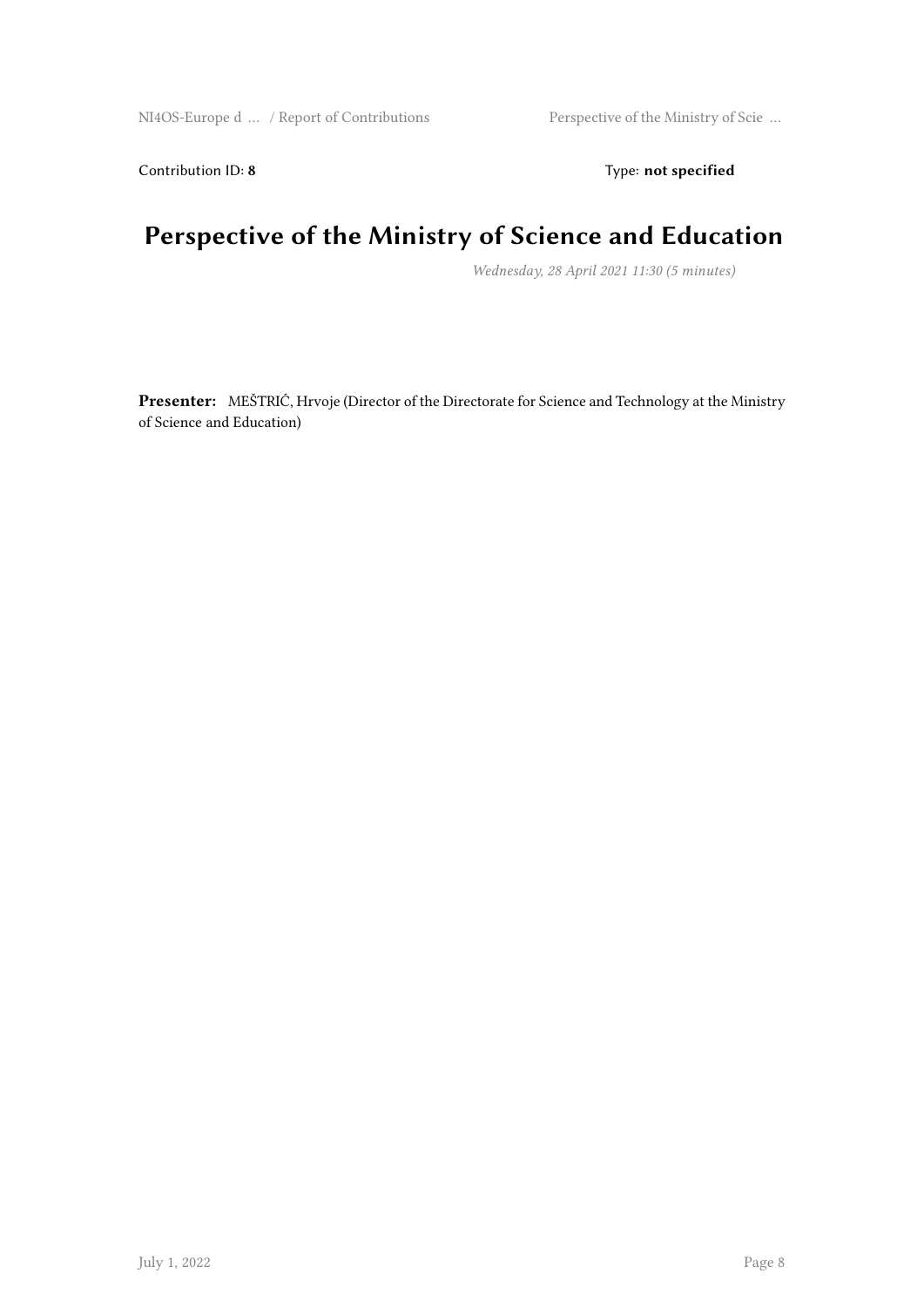Contribution ID: 9 Type: **not specified** 

## **Perspective of the Croatian Science Foundation**

*Wednesday, 28 April 2021 11:35 (5 minutes)*

**Presenter:** MARTINOVIĆ KLARIĆ, Irena (Executive Director of the Croatian Science Foundation )